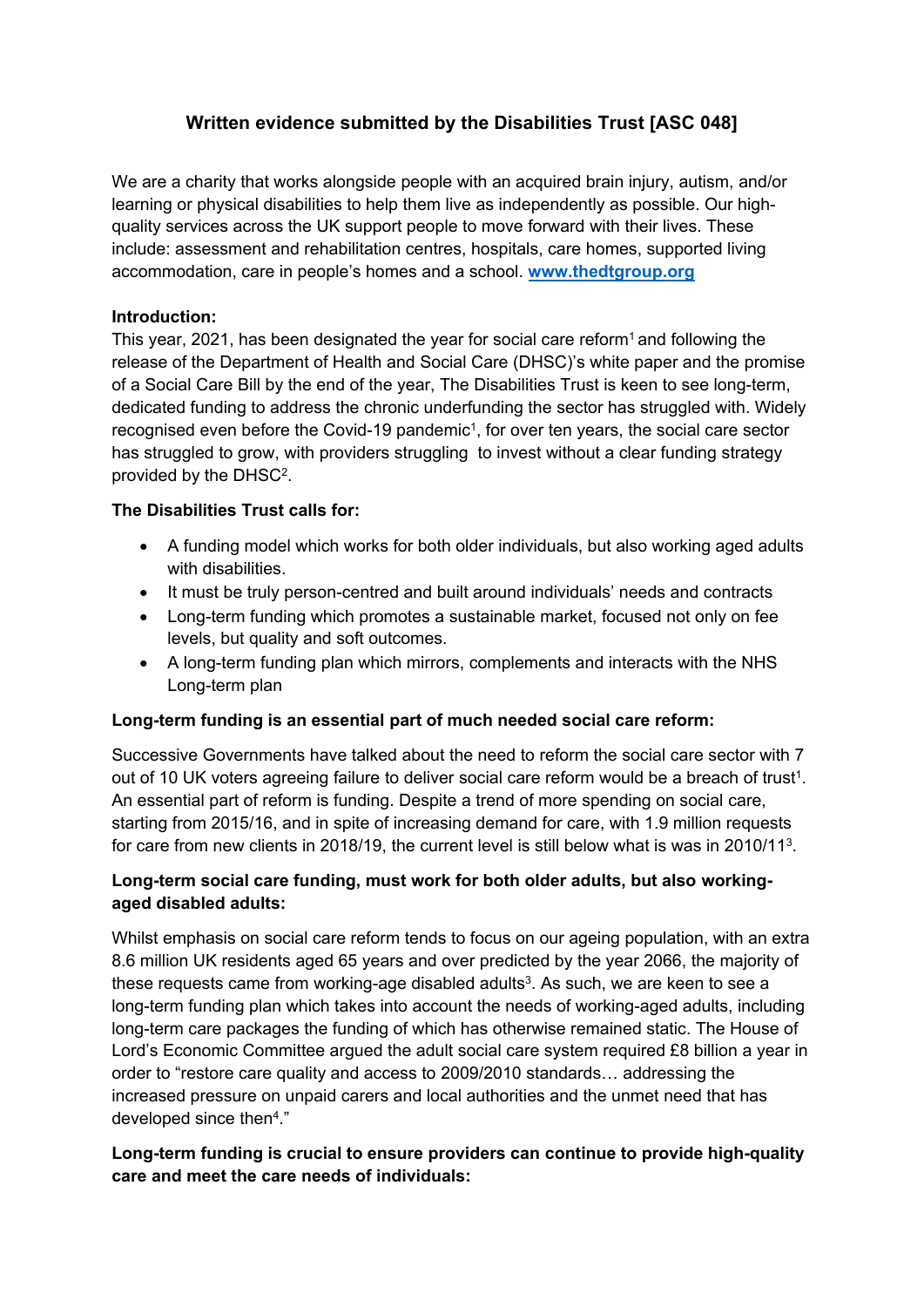Without consideration of long-term and dedicated funding for the social care sector, the Trust is concerned current reductions in spending will affect the ability of social care providers to deliver the high-quality care individuals desire. For example, the Trust undertook a spending audit, benchmarking service user fees with a nationally recognised benchmarking tool. We determined that assessed needs were 57% higher than the commissioned level of support. We found that in order to continue to produce the level of care needed, the Trust was required to 'top-up' local authority funding using charitable resources.

The problem of insufficient pay has been noted across the sector, with analysis by the King's Fund (2021) showing many local authorities pay providers less than the cost to deliver care<sup>5</sup>. Short-term funding is necessary to alleviate these pressures; we hope to see plans for longterm funding, which compliments wider reform in the social care system, including improved integration with the NHS, improve how social care markets operate, and promote and protects its workforce. In light of these concerns, we responded to both of the Health and Social Care Committee's inquiries on 'social care funding and its workforce' and 'workforce burnout and resilience' expressing similar concerns and calling for funding which addresses the short, medium and long-term challenges faced by the sector.

The Trust's CEO, Irene Sobowale, also lent her voice to a report analysing social care challenges, which coincided with the Spending Review announced by Chancellor at the end of 2020. She raised concerns that the funding outlined fell short of what is required to meet the needs of those we support, their families and carers, let alone to reform the system. In agreement with the report, we called for a longer-term funding model which recognised and rewarded our workforce and ensured health and social care was properly integrated and barriers between services broken down to meet the needs of our communities<sup>6</sup>.

#### **Long-term funding will also alleviate a workforce crisis:**

Even though the Covid-19 pandemic has highlighted the value of both our health and social care workforce, our current system does not adequately remunerate people for the essential, rewarding, challenging and skilled work they do. The Disabilities Trust pays its front-line workforce above the national minimum wage, however, our ability to adequately reward our staff and retain skilled employees is limited by the systemic under funding of the sector. There are an estimated 110,000 vacancies in adult social care, which has been exacerbated by the Covid-19 pandemic and whilst we know that for many of our staff, pay is not the main reason why they choose to work in the health and social care sectors, long-term and adequate funding would undoubtedly impact the attraction of working in the sector and help retain highly skilled and dedicated staff.

#### **In conclusion:**

We are keen to see long-term funding, which not only takes into account the needs of older adults, but also working-aged disabled adults. This funding, in conjunction with wider social care reform, including planned integration with the NHS, recognition and support for the social care workforce and local care markets will ensure the needs of individuals are met across the UK.

#### **References:**